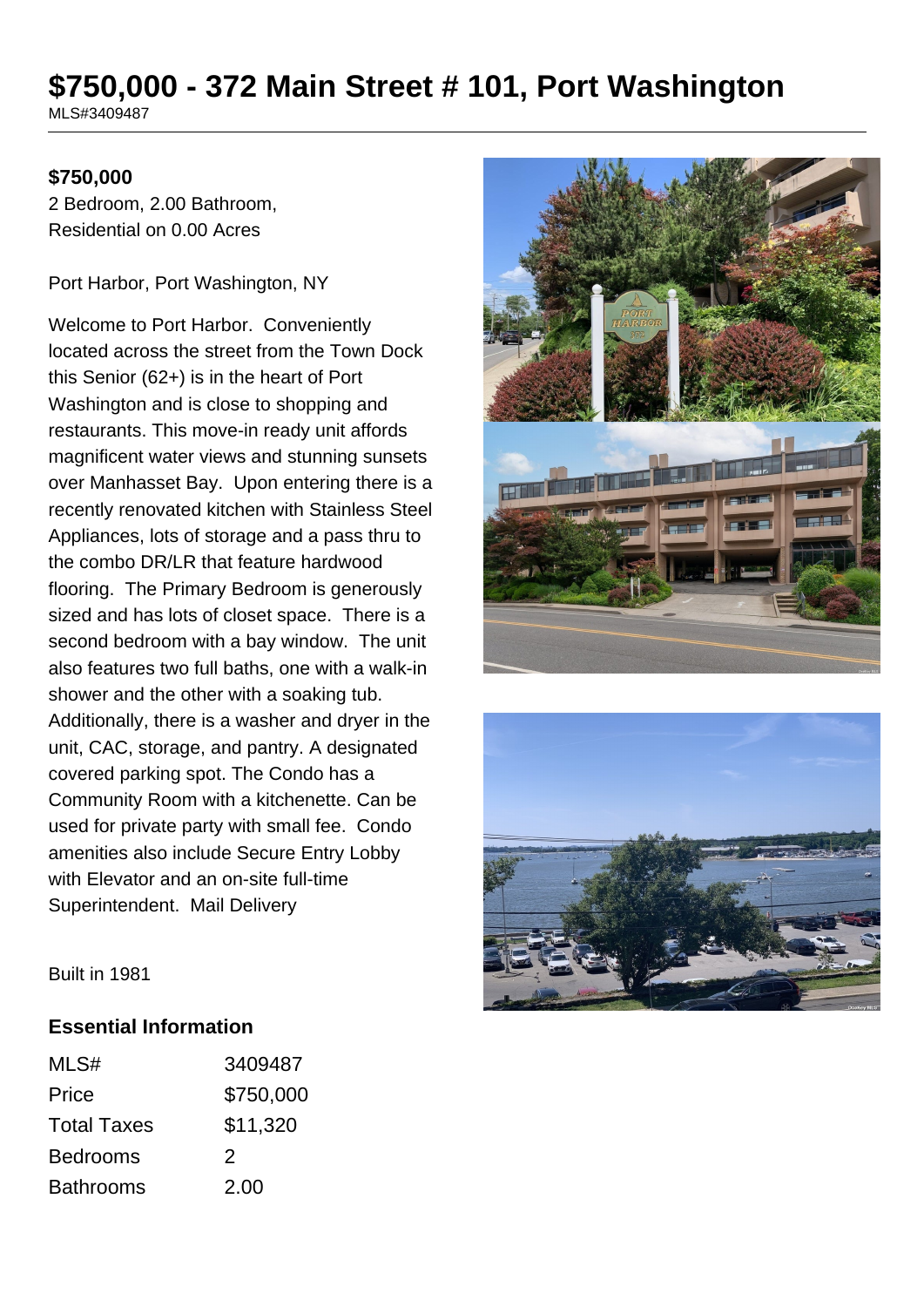| <b>Full Baths</b> | 2                  |
|-------------------|--------------------|
| Acres             | 0.00               |
| <b>Year Built</b> | 1981               |
| <b>Type</b>       | <b>Residential</b> |
| Sub-Type          | Condominium        |
| <b>Style</b>      | Mid Rise           |
| <b>Status</b>     | Active             |

## **Community Information**

| Address      | 372 Main Street # 101 |
|--------------|-----------------------|
| Subdivision  | Port Harbor           |
| City         | Port Washington       |
| County       | Nassau                |
| <b>State</b> | <b>NY</b>             |
| Zip Code     | 11050                 |

#### **Amenities**

| Amenities             | Kitchen In Clubhouse                |
|-----------------------|-------------------------------------|
| <b>Features</b>       | <b>Near Public Transit, Private</b> |
| <b>Parking Spaces</b> | 1                                   |
| Parking               | Garage                              |
| # of Garages          |                                     |
| Garages               | Garage                              |

#### **Interior**

| Interior                 | Hardwood, Wall To Wall Carpet                                                                                                       |
|--------------------------|-------------------------------------------------------------------------------------------------------------------------------------|
| <b>Interior Features</b> | Master Downstairs, Elevator, Entrance Foyer, Granite Counters, Living<br>Room / Dining Room, Master Bath, Pantry, Walk-In Closet(s) |
| Appliances               | <b>Dishwasher</b>                                                                                                                   |
| Heating                  | Electric, Forced Air                                                                                                                |
| Cooling                  | <b>Central Air</b>                                                                                                                  |
| # of Stories             | 3                                                                                                                                   |
| <b>Basement</b>          | None                                                                                                                                |

## **Exterior**

| <b>Exterior</b> | <b>Brick</b>                 |
|-----------------|------------------------------|
| Lot Description | Near Public Transit, Private |
| Construction    | <b>Brick</b>                 |

## **School Information**